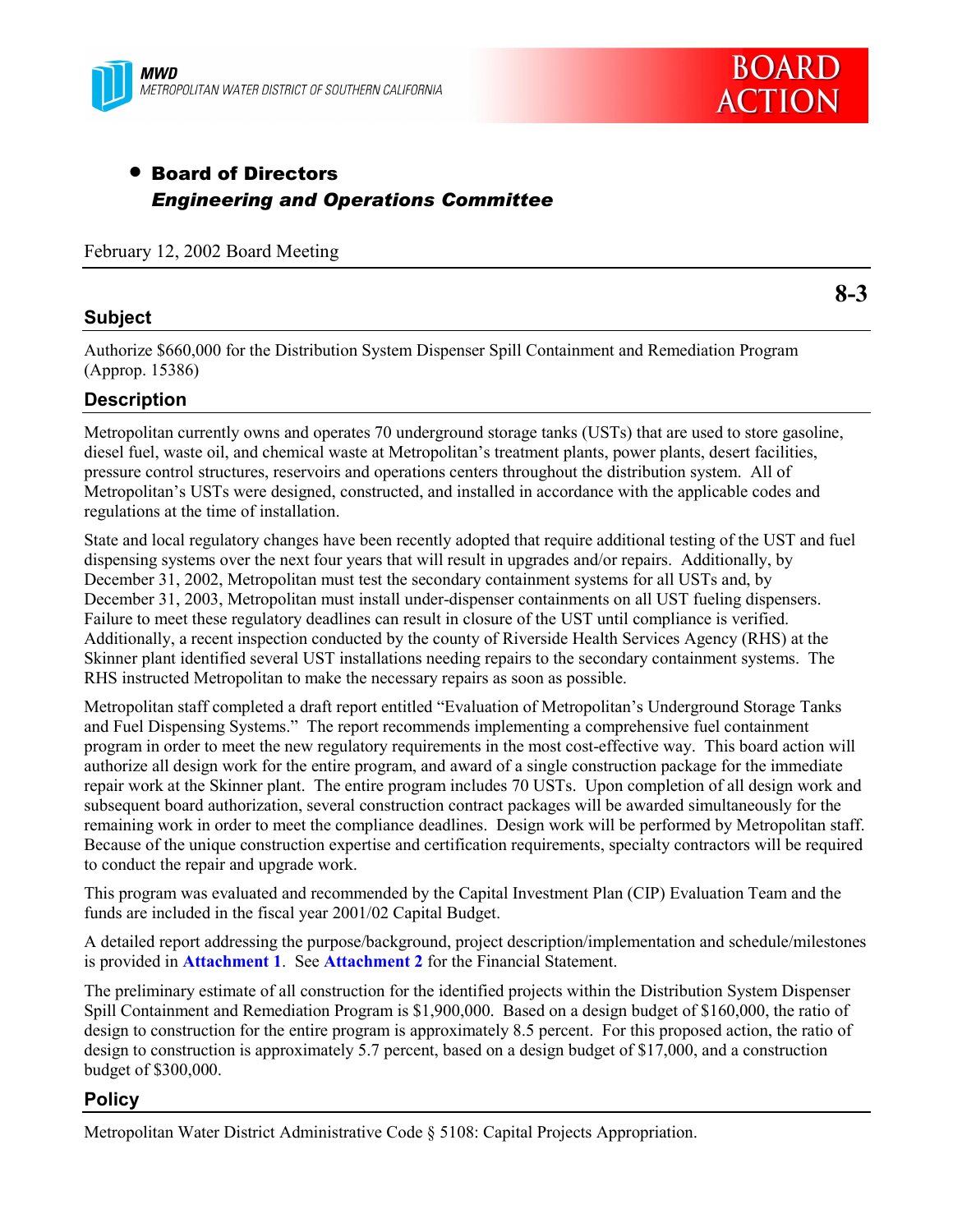## **California Environmental Quality Act (CEQA)**

CEQA determination for Staff Recommendation:

The proposed action is categorically exempt under the provisions of the CEQA. In particular, the proposed action consists of the awarding of a construction contract and the minor alteration of existing public structures, facilities, mechanical equipment, or topographical features, involving no expansion of use beyond that existing at the time of the lead agencyís determination. In addition, if during the implementation of the repair work, contamination of soils should be discovered, then the proposed action qualifies for any minor cleanup actions taken to prevent, minimize, stabilize, or eliminate the release or threat of release of a hazardous substance. As such, this proposed action qualifies under both Class 1 and Class 30 Categorical Exemptions (Sections 15301 and 15330 of the State CEQA Guidelines).

The CEQA determination is: Determine that pursuant to CEQA, the proposed action qualifies under both Class 1 and Class 30 Categorical Exemptions (Sections 15301 and 15330 of the State CEQA Guidelines).

### **Staff Recommendation**

Adopt the CEQA determination and

- a. Appropriate \$660,000.
- b. Authorize the Chief Executive Officer to have the following work performed for the Distribution System Dispenser Spill Containment and Remediation Program:
	- 1. Performance of all design work and award of a competitively bid contract exceeding \$250,000 for the UST repairs and upgrades at the Skinner Plant.
	- 2. Performance of all work in advance of award of competitively bid contracts for the remaining UST repairs and upgrades.

**Fiscal Impact:** \$660,000 of budgeted CIP funds under new Approp. 15386.

Widie 1/25/2002 *Jill T. Wicke Date*

*Manager, Water System Operations*

1/29/2002 sw

*Ronald R. Gastelum Chief Executive Officer*

*Date*

**Attachment 1 - Detailed Report** 

**Attachment 2 - Financial Statement** 

BLA #1455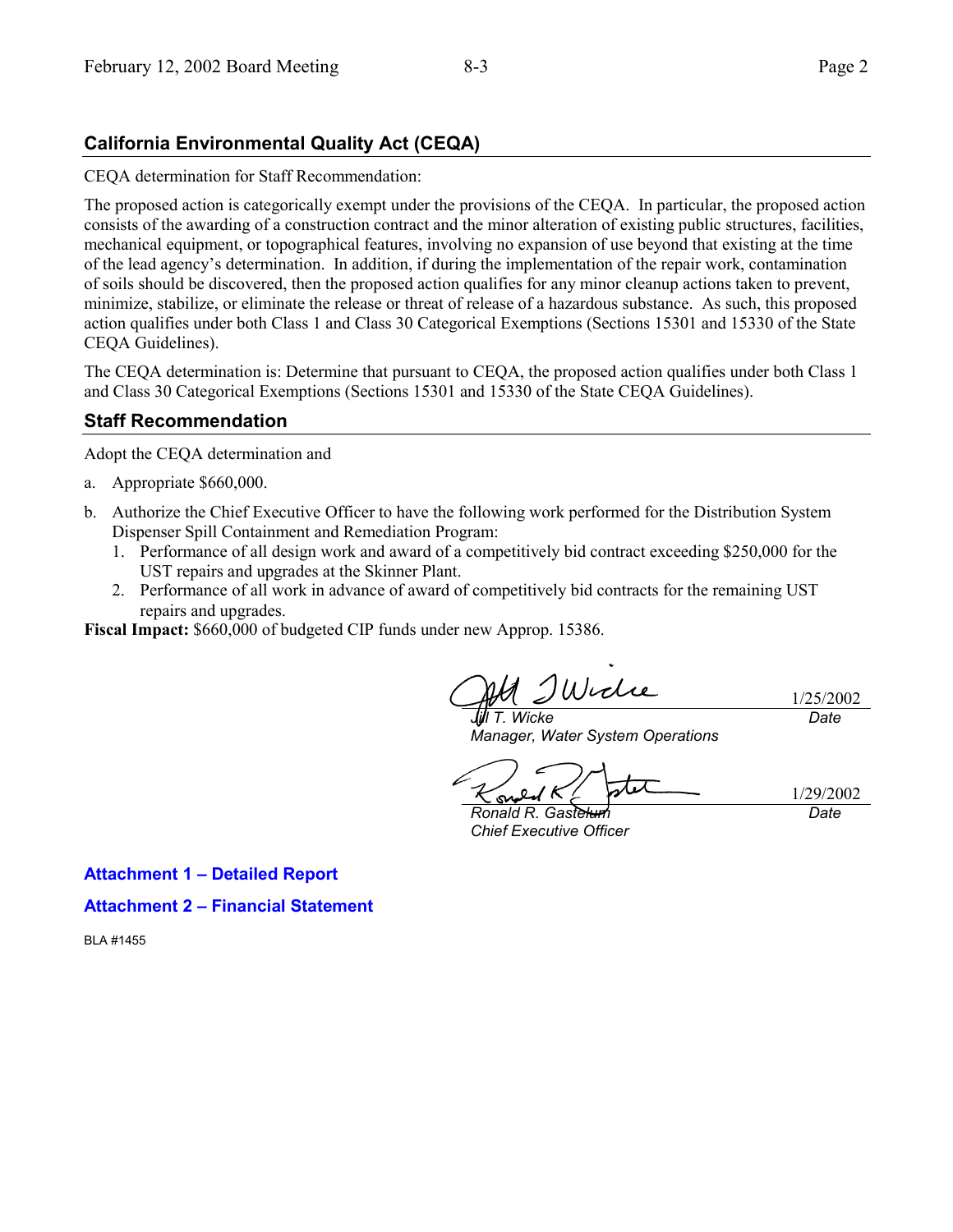## **Detailed Report**

#### *Purpose/Background*

Metropolitan currently owns and operates 70 underground storage tanks (USTs) that are used to store gasoline, diesel fuel, waste oil, and chemical waste at Metropolitan's treatment plants, power plants, desert facilities, and other locations throughout the distribution system. Thirty-two of the USTs used for gasoline or diesel also have fuel dispensers. The UST sizes range from 500 to 15,000 gallons. With one exception, all existing USTs are double-walled steel tanks equipped with cathodic protection, containment sumps, and leak detection monitoring systems. Most of the existing USTs were installed between 1989 and 1991 to replace older USTs to comply with regulatory requirements at that time. The remaining USTs were installed subsequently as part of local facility upgrades. All USTs and fuel dispensers were designed, constructed, and installed in accordance with the applicable codes and regulations at the time of installation.

Californiaís UST law dealing with fuel dispenser system containment requires that under-dispenser containment be installed at all fueling facilities by December 31, 2003 and, recent state and local regulatory changes have been adopted that require additional testing of the USTs and fuel dispensing systems (including containment sumps, piping and the interstitial space between the primary and secondary containment tank) over the next four years. In addition, by April 1, 2005, the California Air Resources Board is requiring all gasoline USTs to be equipped with a dual-point vapor recovery system equipped with rotatable fittings. Installations that fail to pass the containment tests or are otherwise not in compliance with the new regulations are subject to closure.

A recent inspection conducted by the county of Riverside Health Services Agency (RHS) at the Skinner plant identified several UST installations needing repairs to the secondary containment systems. The RHS instructed Metropolitan to make the necessary repairs as soon as possible.

#### *Underground Storage Tank Evaluation Team*

Concerns over these regulatory changes prompted the creation of a Metropolitan UST Evaluation Team (Team). The purpose of the Team was to survey and evaluate all of Metropolitan's existing USTs based on current and potential future regulatory requirements. The results of the survey showed that some of the UST secondary containment systems installed prior to 1991 have experienced intrusion of rainwater, while others have experienced observable deterioration, indicating the need for repairs/upgrades. In addition, the Team conducted a benefit/cost analysis to determine if it would be more cost effective to replace the USTs with aboveground storage tanks (ASTs), perform the necessary upgrades and repairs on the existing USTs, or remove specific USTs from service entirely. The report was completed in May 2001 with a recommendation to proceed with a mix of options at the various sites under a comprehensive fuel dispenser and containment program.

#### *Project Description and Implementation*

The scope of this program includes: (1) replacing containment sumps and lids, product piping, and spill buckets at nineteen emergency generator and waste oil UST installations; (2) replacing containment sumps and lids, product piping, and spill buckets and install under dispenser containment and dual point vapor recovery with rotatable fittings at 32 UST/fuel dispenser installations; (3) installing seventeen 500-gallon above-ground storage tanks to replace eleven emergency generator USTs, five waste oil USTs, and one temporary above-ground tank that is a converted LPG tank; (4) permanently removing 21 USTs from service; and (5) remediating contaminated soils, if necessary.

This board action will authorize funding for (1) the design and construction of the UST and fuel dispenser repairs and upgrades at the Skinner plant, and (2) all design work in advance of award of construction contracts for all remaining necessary UST and fuel dispenser repairs and upgrades at all other Metropolitan facilities. Metropolitan staff will perform all project management, design, contract administration and construction inspection. Because of the unique construction expertise and certification requirements for this work, specialty contractors will be required to perform all construction. In order to meet the regulatory compliance deadlines,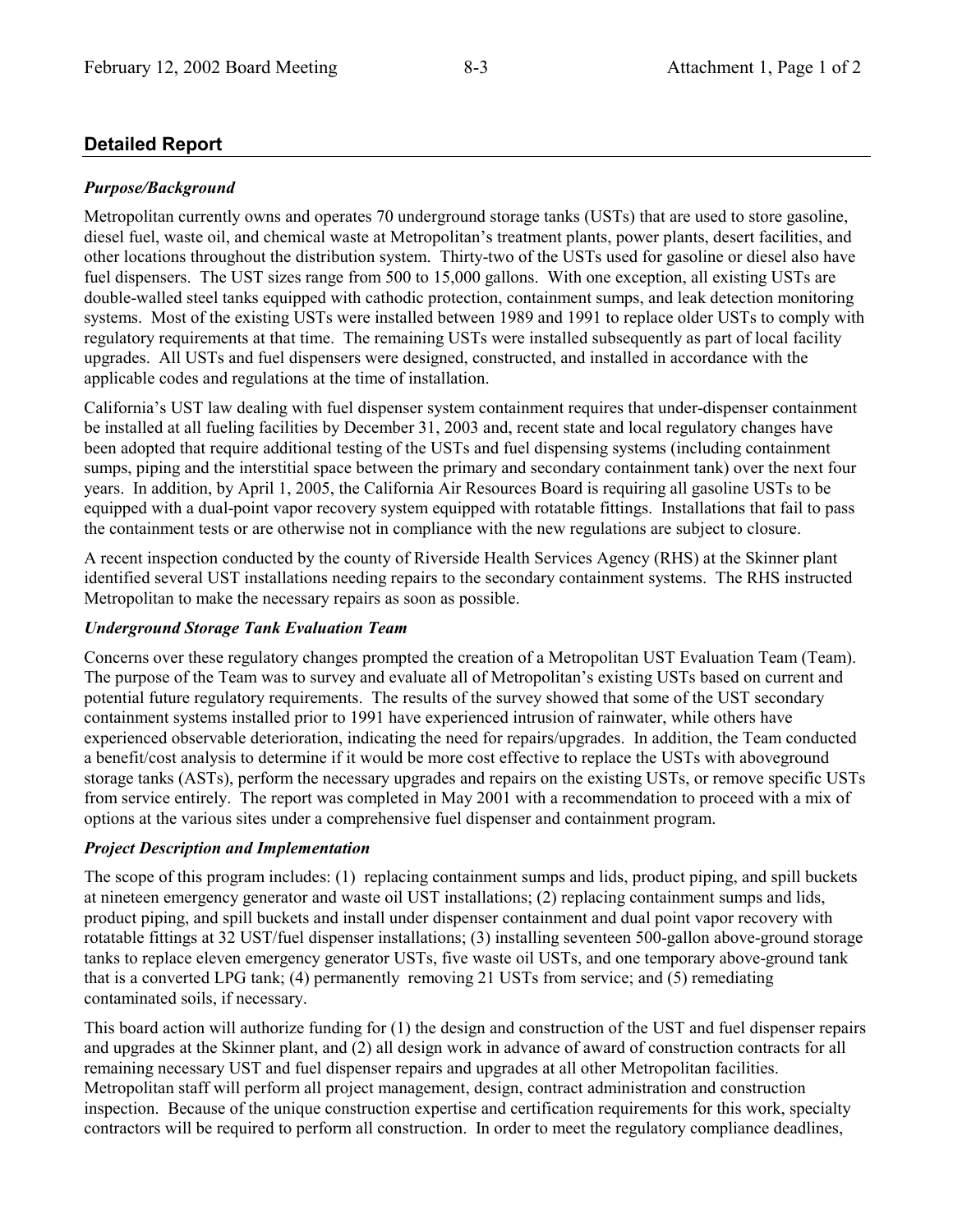several construction contracts will be advertised and awarded simultaneously. Staff is currently anticipating a total of five separate contracts, including the Skinner work package.

Upon completion of the final design and advertisement for all work other than the Skinner plant, staff will return to the Board for the remaining funds and authority to award the other construction contracts.

#### *Actions and Milestones*

February 2002 – Board authorization and funding for all design, and construction at Skinner plant only.

March 2002 – Award Skinner construction contract.

May 2002 - Complete design for all remaining work.

July 2002 - Board authorization to award construction contracts and appropriation of remaining funds.

December 2002 – Complete construction.